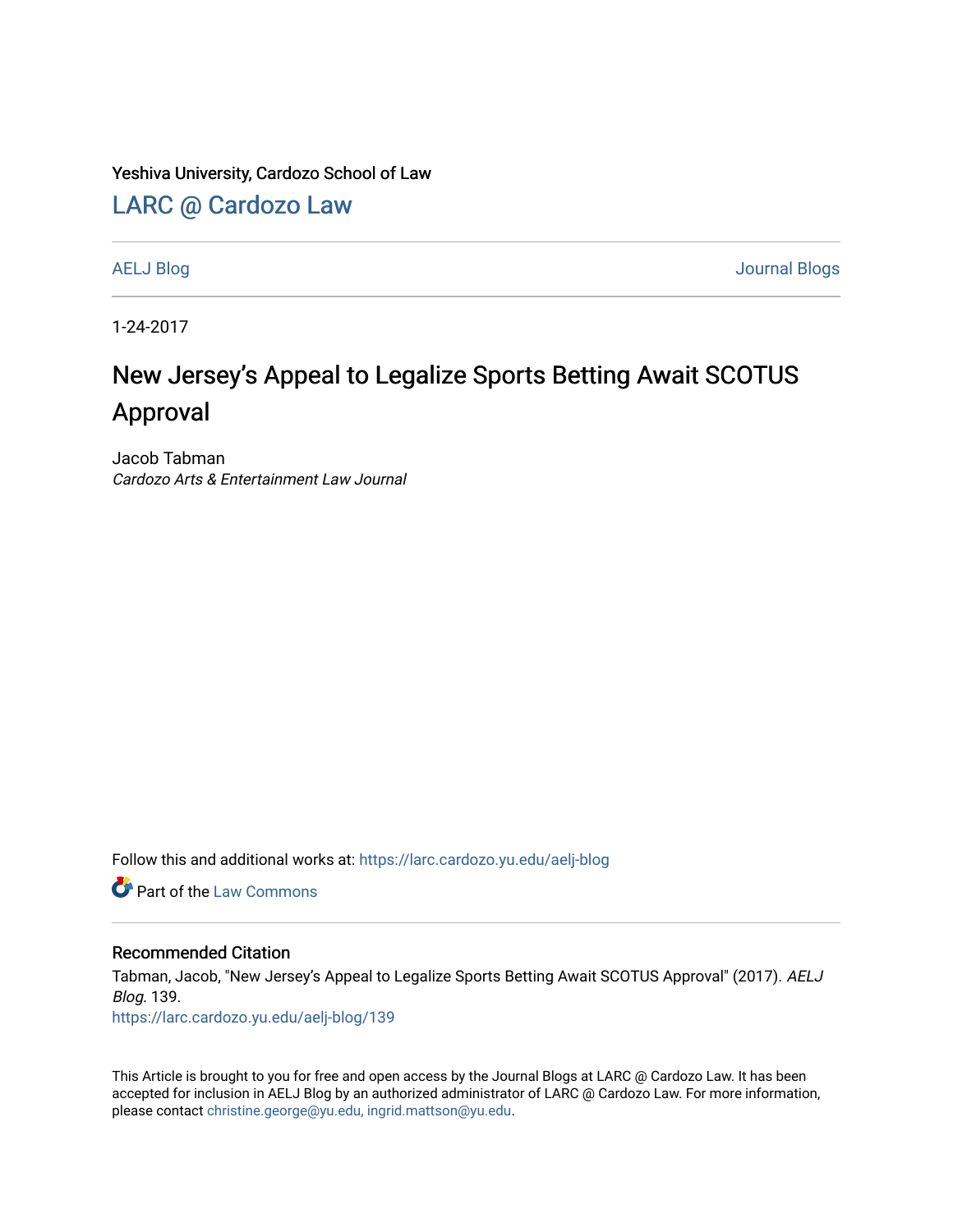## **New Jersey's Appeal to Legalize Sports Betting Await SCOTUS Approval**

BY **JACOB TABMAN**/ ON JANUARY 24, 2017

The state of New Jersey continues to push for the legalization of sports betting within its borders in the case *Governor Christopher J. Christie, et al. v. National Collegiate Athletic Association, et al.* The latest appeal by New Jersey currently awaits the United States Supreme Court's approval.<sup>1</sup> As of now, all of New Jersey's appeals have been denied.<sup>2</sup> Maybe, just maybe, New Jersey will finally be dealt a winning hand.

Billions of dollars are wagered on sporting events each year.<sup>3</sup> A staggering 47 million people bet on the Super Bowl alone.<sup>4</sup> Curiously, Nevada is the only state where sports betting is legal.<sup>5</sup> As a result, billions of dollars are wagered illegally each year.<sup>6</sup> The Professional and Amateur Sports Protection Act of 1992 ("PASPA") prohibits sports gambling in all states besides Nevada.<sup>7</sup> In 2014, New Jersey partially repealed one of its state laws to permit sports betting at racetracks and casinos. However, it faced strong resistance from the major professional sports leagues, the NCAA, and the Department of Justice.<sup>8</sup> The courts have consistently ruled against New Jersey, preventing New Jersey from repealing its state law and thus its attempt to legalize sports betting.<sup>9</sup>

The most recent loss for New Jersey was during the summer of 2016, where an *en banc* Third Circuit Court of Appeals ruled 9 to 3 against New Jersey.<sup>10</sup> In its appeal to the United States Supreme Court, New Jersey argued, in its reply brief, that the ability to repeal a state law falls solely within the authority of the State and that Congress may not interfere.<sup>11</sup> PAPSA is a federal act, and the U.S. Government, by forcing the states to abide by and implement PAPSA, threatens the anti-commandeering doctrine.<sup>12</sup> The opposition, however, argues that PAPSA is constitutional and does not infringe upon states' rights.<sup>13</sup> Accordingly, the major professional sport leagues and the NCAA contest that New Jersey's attempts to legalize sports betting is in violation of PAPSA.<sup>14</sup>

New Jersey has recently received support from several other states. The West Virginia Attorney General filed an amicus brief in support of New Jersey's position, arguing that *en banc* Third Circuit "usurps states' rights by maintaining the federal ban on sports betting."<sup>15</sup> West Virginia's amicus brief was then joined by Arizona, Louisiana, Mississippi and Wisconsin. Of most concern to the states is the notion of unconstitutional commandeering.<sup>16</sup> The states take issue with Congress forcing the states to apply federal policy against sports betting.17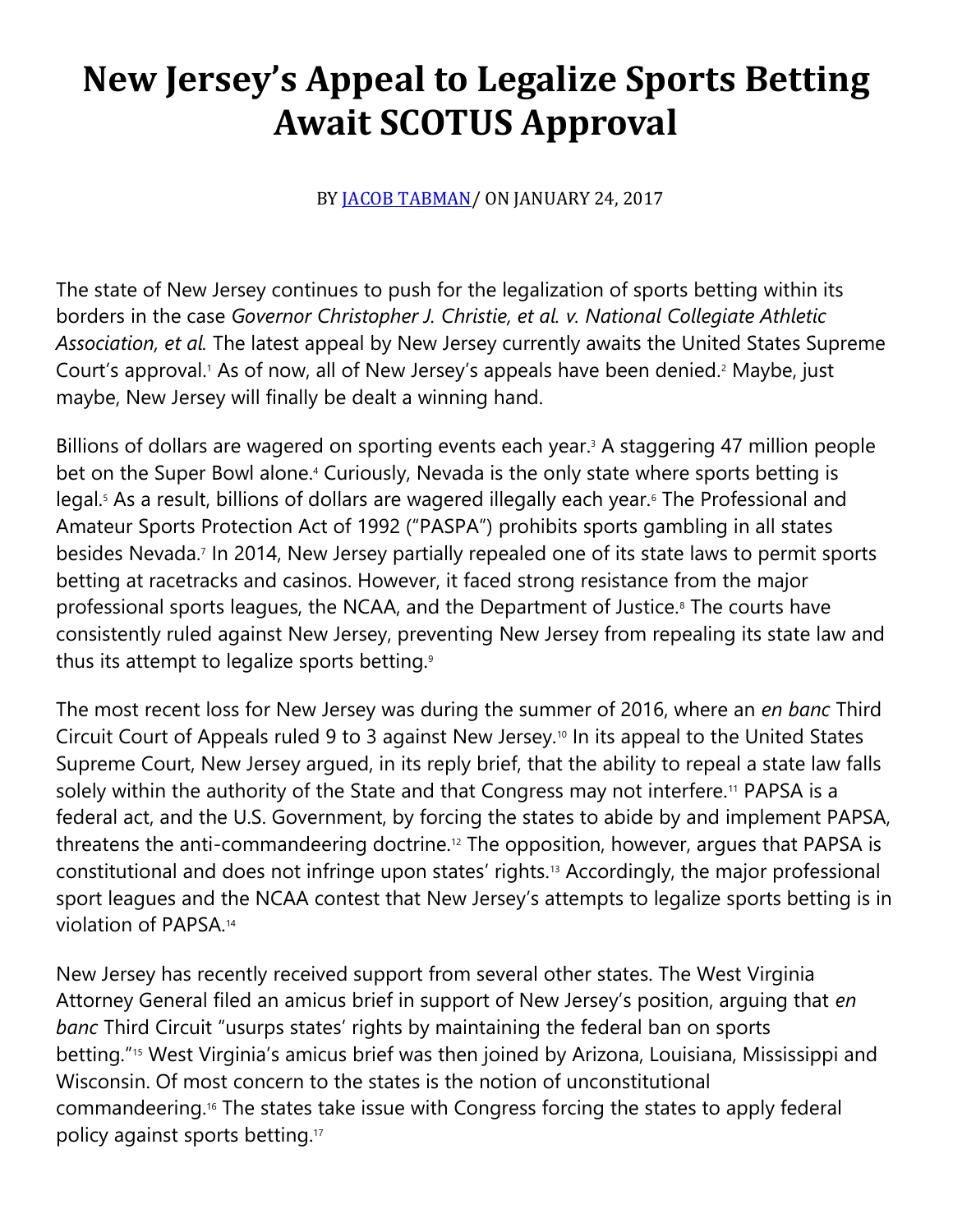In order to have its appeal granted, New Jersey will need a minimum of four Supreme Court Justices to elect to hear the case.<sup>18</sup> The justices will meet this Friday, January 13 to discuss the appeal and decide whether to hear the case.<sup>19</sup> The odds are stacked against New Jersey however, for the Supreme Court only accepts a small fraction of the appeals it considers.<sup>20</sup>

New Jersey is also contemplating a new way of legalizing sports betting. In October, a new bill was proposed that would fully repeal New Jersey's ban against sports betting.<sup>21</sup> The bill, NJ A4303, "attempts to abide by the prescription of the U.S. Court of Appeals for the Third Circuit, which has intimated to New Jersey that its prior laws ran afoul of PASPA, but that a full repeal would not do so."<sup>22</sup> It is currently unclear how much support the bill will receive from New Jersey lawmakers, yet it nonetheless offers New Jersey another roll of the dice.

*Jacob Tabman is a second-year law student at Benjamin N. Cardozo School of Law and a Staff Editor of the Cardozo Arts & Entertainment Law Journal. He is the President of the Cardozo Sports Law Society and looks forward to a career in Sports and Entertainment Law.*

[1] Dustin Gouker, New Supreme Court Filings Mean New Jersey Sports Betting Appeal Nears Its End Game, Legal Sports Report (Dec. 28, 2016 11:04 PST) http://www.legalsportsreport.com/12489/nj-sports-betting-case-update/ "The latest filings in the New Jersey sports betting case represent the last steps before the US Supreme Court decides whether to hear the state's appeal".

[2] Dustin Gouker, US Pro Sports Leagues, NCAA Oppose NJ Sports Betting Appeal To US Supreme Court, Legal Sports Report (Dec. 14, 2016 13:42 PST) http://www.legalsportsreport.com/12395/pro-leagues-ncaa-oppose-nj-sports-betting-appeal/ "The state has lost at every step along the way in two attempts to legalize sports betting. The latest defeat came this summer when an en banc panel of the Third Circuit ruled 9-3 against New Jersey."

[3] Gillian Spear, Think sports gambling isn't big money? Wanna bet?, NBC NEWS (July 15, 2013 4:16 AM ET) http://www.nbcnews.com/news/other/think-sports-gambling-isnt-bigmoney-wanna-bet-f6C10634316 "According to the Nevada Gaming Commission, \$3.2 billion was wagered in sports bets in the state's casinos in 2011."

[4] Jonathan Wood & Michelle Minton, Constitutional Stakes Are High In New Jersey's Sports-Gambling Case, The Daily Caller (Dec. 09, 2016 2:23PM) http://dailycaller.com/2016/12/09/constitutional-stakes-are-high-in-new-jerseys-sportsgambling-case/

[5] http://www.legalsportsreport.com/10951/new-jersey-loses-sports-betting-case-again/ "PASPA is the law that outlaws betting on sports in all states except for Nevada…"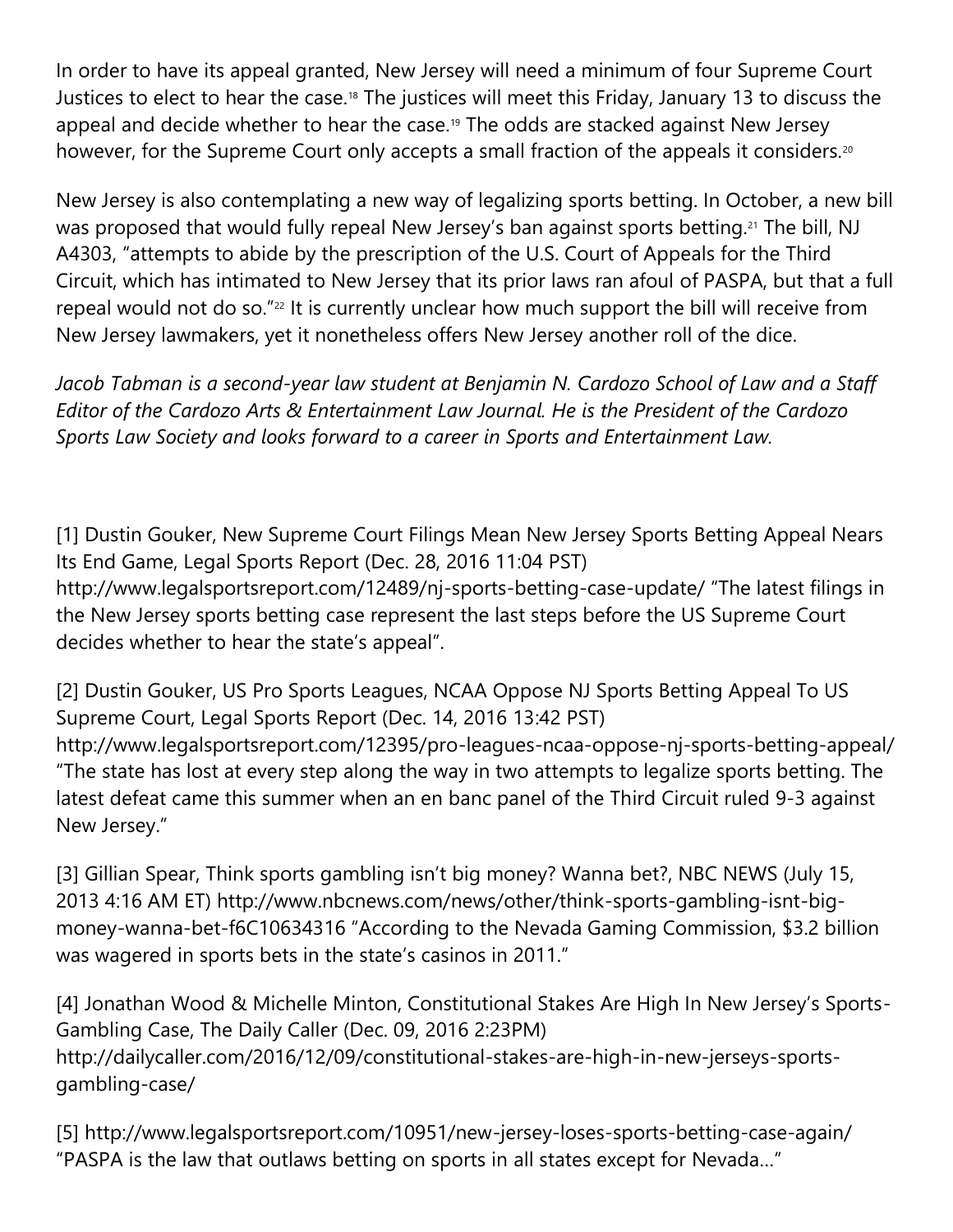[6] Dustin Gouker, New Jersey Loses In Sports Betting Case Once Again, As Court Rejects Appeal, Legal Sports Report (Aug. 09, 2016 7:23

PST) http://www.nbcnews.com/news/other/think-sports-gambling-isnt-big-money-wannabet-f6C10634316 "Between \$60-70 billion is illegally wagered on college football each year according to CNBC."

[7] See supra, note 4 "With the exception of Nevada, sports gambling is mostly banned in the United States."

[8] Dustik Gouker, New Jersey Sports Betting, Legal Sports Report http://www.legalsportsreport.com/nj/

[9] See supra, note 2 "The state has lost at every step along the way in two attempts to legalize sports betting. The latest defeat came this summer when an en banc panel of the Third Circuit ruled 9-3 against New Jersey."

[10] Id.

[11] See supra, note 1 The State of New Jersey arguing that "Congress lacks the power to compel a State to prohibit acts under its own state laws. If all a State does is narrow its own state-law prohibitions, there is nothing Congress constitutionally may preempt."

[12] See supra, note 4

[13] See supra, note 2

[14] Id.

[15] Dustin Gouker, Five States Join New Jersey In Sports Betting Case With Supreme Court Filing, Legal Sports Report (Nov. 14, 2016 13:41 PST) http://www.legalsportsreport.com/12101/five-states-join-new-jersey-sports-betting-case-infavor/

[16] Id.

[17] Id.

[18] See supra, note 1 "Four of the justices would have to vote to hear the case."

[19] Id.

[20] Id. "SCOTUS hears only a small percentage of the appeals made to it."